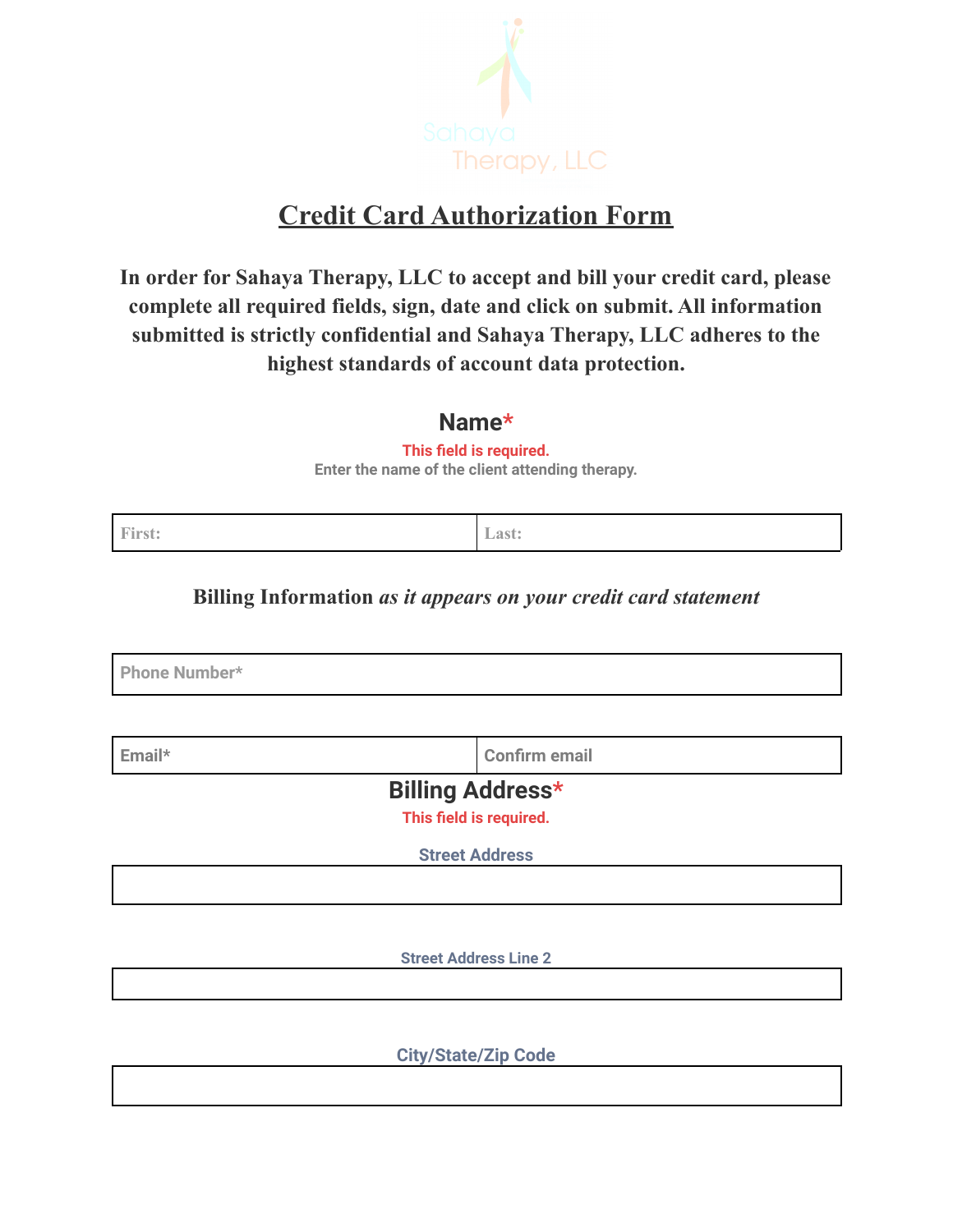

## **Please Check the Appropriate Box\***

**This field is required. Choose payment authorization type**

**One Time Use:** I hereby authorize Sahaya Therapy, LLC to charge the indicated credit card the amount indicated below. This is a one-time charge authorization. I am not authorizing Sahaya Therapy, LLC to set up my account within a recurring billing system. I understand that if I want Sahaya Therapy, LLC to charge any balances to my credit card in the future, I will need to submit another authorization form at that time or choose the Recurring Billing option below.

### Amount

**For One Time Payment:** The amount you are authorizing to be charged

**Recurring Billing:** I hereby authorize Sahaya Therapy, LLC to charge the indicated credit card on a periodic basis for the amount due on services provided me by Sahaya Therapy, LLC including but not limited to session costs, copays, cancellation fees, etc. This recurring payment authorization shall remain in force until canceled by me in writing or three (3) declined payment transactions.